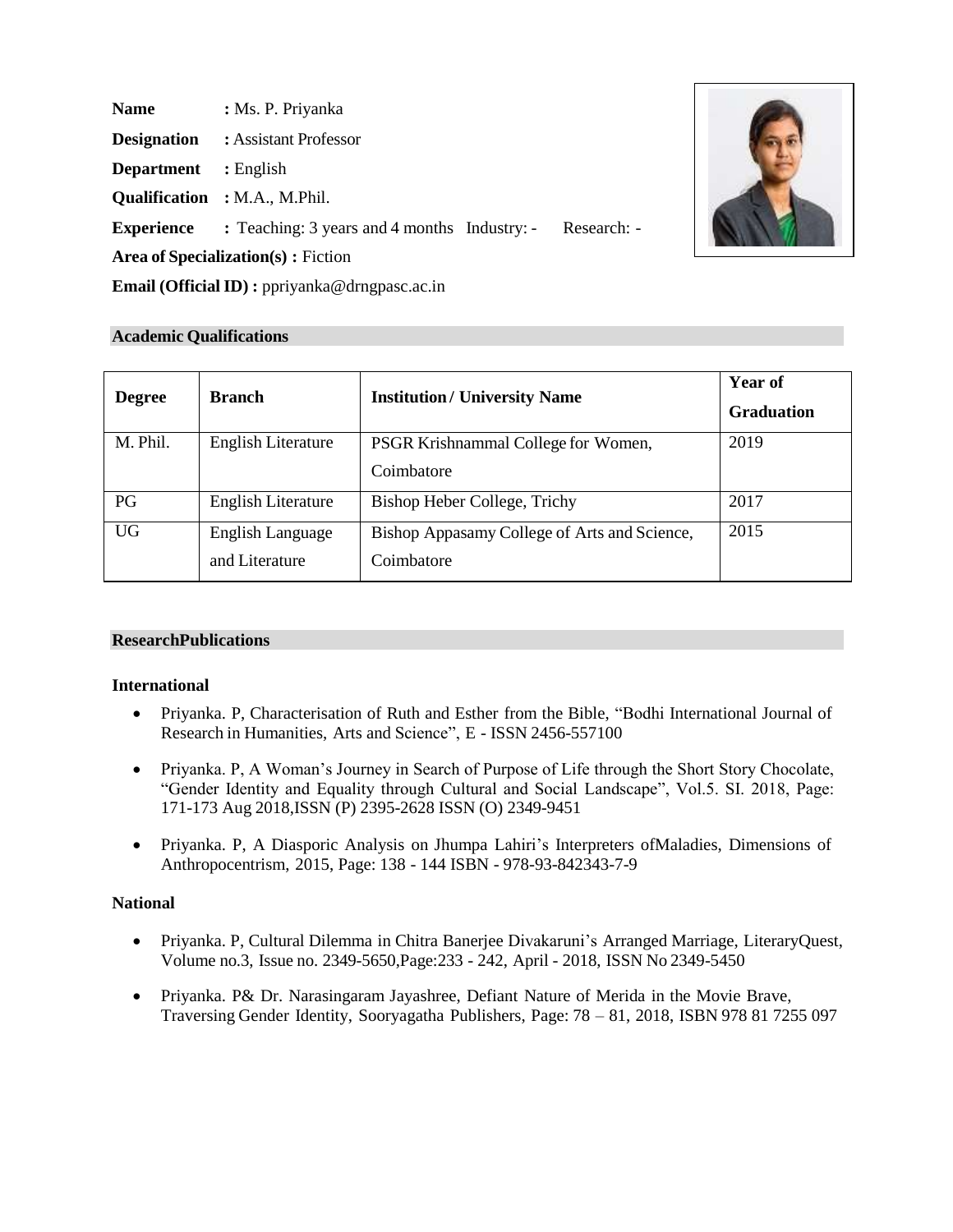#### **Presentations in Conference**

- A Woman's Journey in Search of Purpose of Life through the Short Story Chocolate International Seminar on Gender Identity and Equality through Cultural and Social Landscape, PSGR Krishnammal College for Women, Coimbatore, 02-Aug-2018.
- Characterization of Ruth and Esther from the Bible, International Conference on English Language and Literature, Karunya Institute of Technology and Sciences, Coimbatore, 02-Feb-2018.
- Functionalistic Perspective in Sociology Corelated to Kazuo Ishiguro's Never Let Me Go, National Seminar on Multi Dimensions and Novelties of English Language and Literature, Vivekanandha Arts and Science College for Women, Veerachipalayam, 21-Feb-2018.
- Cultural Dilemma in Chitra Banerjee Divakaruni's Arranged Marriage, National Seminar onCultural Studies: Cultural Confluence in Literature, PSGR Krishnammal College for Women, Coimbatore, 16-Feb-2018.
- Defiant Nature of Meridain the Movie Brave, National Seminar on Traversing Gender Identity, Little Flower College, Guruvayoor, 12-Feb-2018.
- Rise of the Planet of Apes as a Precursor to Scientific Development, the Literature festival on LIT HIT' 17 The Nineteenth Niche on Speculative Fiction/Film, Bishop Heber College, Trichy, 01- Mar-2017.
- A Diasporic Analysis on Jhumpa Lahiri's Interpreters of Maladies, One-Day International Seminar on Dimensions of Anthropocentrism, Bishop Appasamy College of Arts and Science, Coimbatore, 08-Oct-2014.

## **Participation in Faculty Development Programme**

- Research Methodology and Pedagogy for Tertiary Education, Dr. N.G.P. Arts and Science College, Coimbatore. 15- June-2021to 21-June-2021.
- Educational Technology Integration and Interaction, Aligarh Muslim University Centre, Malappuram, 06-June-2021 to 10-June-2021.
- Potential of Online Learning in Higher Education, Indira Gandhi National Open University (IGNOU) 02- Aug-2021to 06-Aug-2021.
- Modern Pedagogical Techniquesfor Effective Teaching & Learning, NRI Institute of Technology, 08-Feb-2021 to 12-Feb-2021.
- World Literature and Cinema: Innovative Approaches to Reform Social and Cultural Issues Christian Eminent College, Indore, 25-June-2021 to 29-June-2021.
- Women Empowerment, PSG Polytechnic College, Coimbatore, 08-June-2021 to12-June-2021.
- Digital Teaching Methods in Higher Education, Hindusthan College of Arts And Science, Coimbatore, 23- Aug-2021 to 28-Aug-2021.
- $\Box$  Experimental Teaching Corporate Cognizance, Sri Ramakrishna College of Arts and Science, 09- Aug-2021 to 13-Aug-2021.